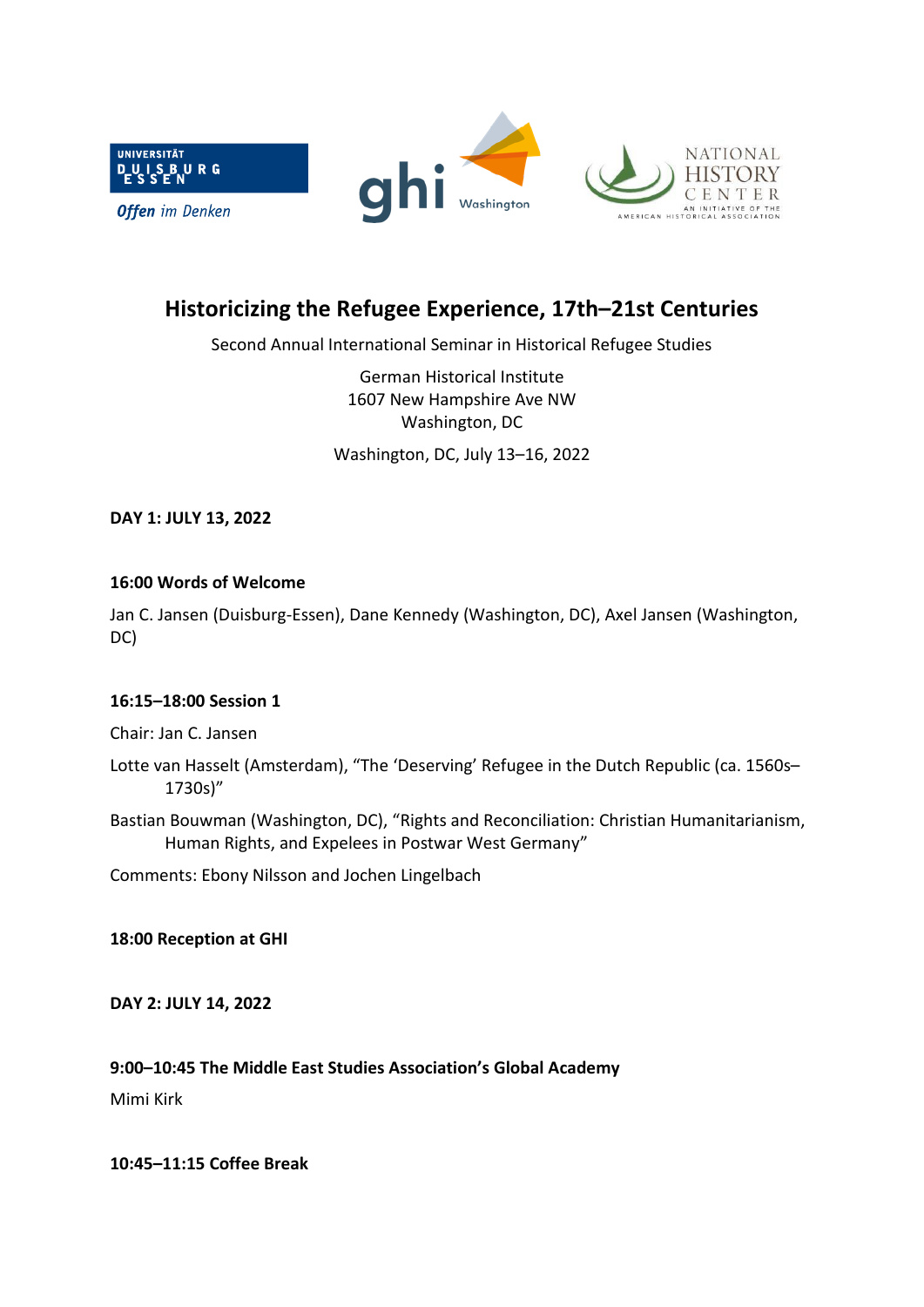### **11:15–13:00 Session 2**

Chair: Peter Gatrell (Manchester)

Viola Müller (Bonn), "Finding Work as a Refugee: Escaped Slaves in the Antebellum Urban South and the Anticipation of Undocumented Migration"

Yael Schacher (Washington, DC), "Asylum dialectics: Exclusions and Exceptions in the United States, 1915–1935"

Comments: Lotte van Hasselt and Joel Veldkamp

# **13:00–14:30 Lunch**

### **14:30–16:15 Session 3**

Chair: Megan Maruschke (Duisburg-Essen/Leipzig)

- Joel Veldkamp (Geneva), "Armenians in Aleppo, 1921–1946: Refugees between Colonizer and Nation-State"
- Anna Sadchit Mashi (Freiburg), "Actors of Statelessness: State Officials and Advocacy Groups in the 1920s Weimar Republic"

Comments: Pedro David Correa and Thomas Zuber

### **18:00–20:00 Public Keynote**

Delphine Diaz (Reims): "Women and Children in Exile in and from France, from the early 1830s through 1939"

**DAY 3: JULY 15, 2022**

### **9:00–10:15 Intermediate Discussion**

Chair: Dane Kennedy and Susanne Lachenicht (Bayreuth)

# **10:15–10:45 Coffee Break**

### **10:45–13:00 Session 4**

Chair: Delphine Diaz

Ana Guardião (Florence/Coimbra), "Refugees, Migrants, or Citizens? The 'Categorization' of Autochthonous Populations on the Move During and After the Angolan Decolonization Process (1960s–1980s)"

Sandip Kana (London), "Voluntarism in Partition's Aftermath: The Faridabad Story"